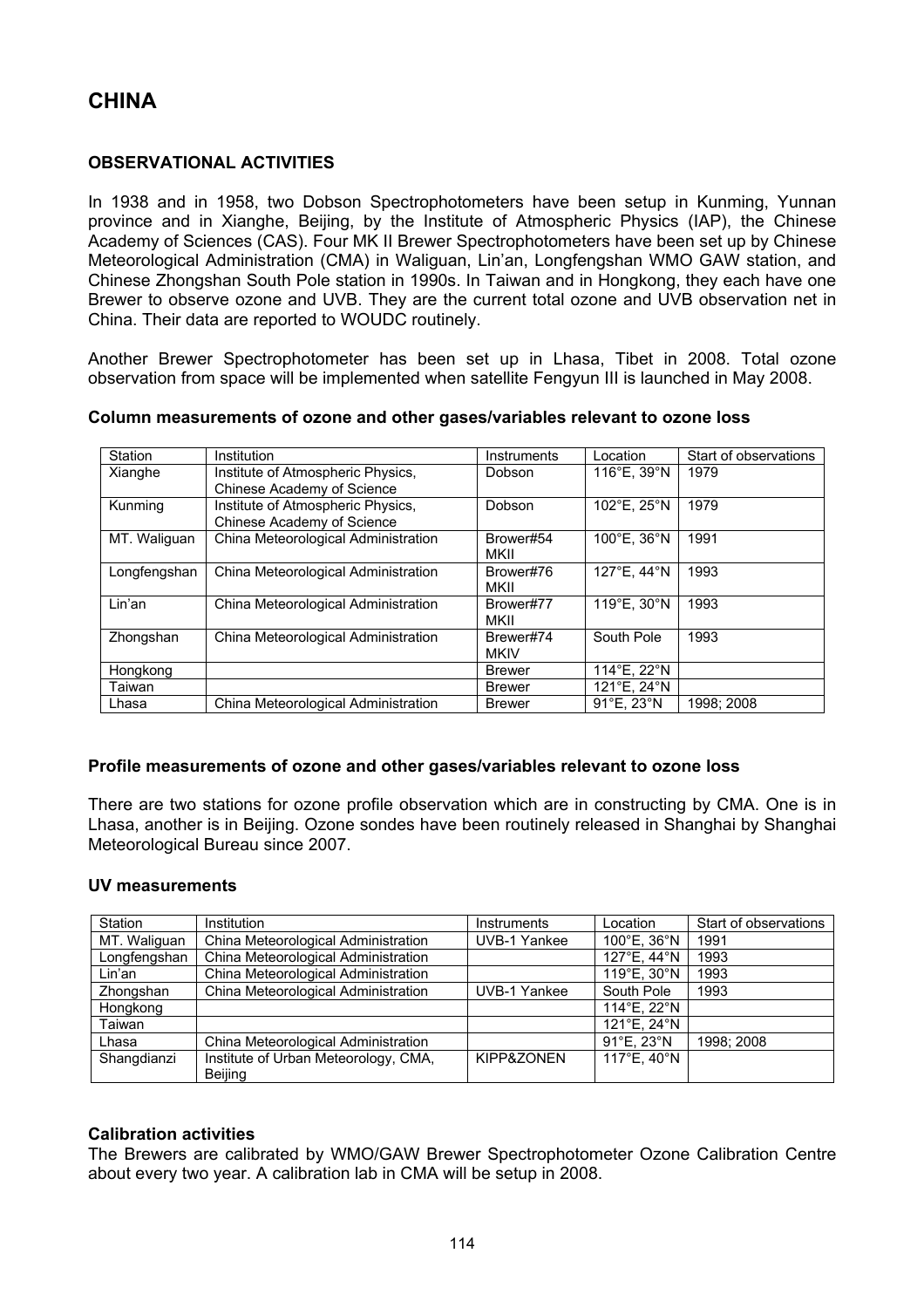### **RESULTS FROM OBSERVATIONS AND ANALYSIS**

The published and unpublished results all shows the total ozone concentration was slightly decreasing during last 20 years.



**Figure 1: The monthly mean variation of the total ozone in Mountain Waliguan (Linear**  fitting trend:  $y = -0.106X + 295.51)^{1}$ .



**Figure 2: The daily average variation of total O3 over Mt1 Waliguan in 1993—2005<sup>2</sup> .**

#### **THEORY, MODELLING, AND OTHER RESEARCH**

School of Earth and Space Science, University of Science and Technology of China and other research organizations, have done some research on the vertical distributions and variation characters of ozone over the Iranian Plateau and Tibetan Plateau by using the TOMS, HALOE and SAGE II data<sup>3</sup>.

\_\_\_\_\_\_\_\_\_\_\_\_\_\_\_\_\_ *1 ZHANG Zhongbo, BIAN Jianchun, et al. Analyze and Verify Variation Features of Total Atmospheric Ozone in Mountain Wal iguan Based on Comparison between Brewer and TOMS Data. Climatic and Environmental Research, 11(4): 451-456, 2006. 2*

*Deliger, ZHAO Yucheng. The Variation Characteristics of Atmospheric Background Chemical Component in Recent 10 Years over Mt. Waliguan of Qinghai Province. Environmental Chemistry, 26(2): 241-244, 2007.* <sup>3</sup> *ZHOU Renjun, CHEN Yuejuan. Ozone Variations over the Tibetan and Iranian Plateaus and Their Relationship with* 

*the South Asia High. Journal of University of Science and Technology of China, 35(6): 899-908, 2005.*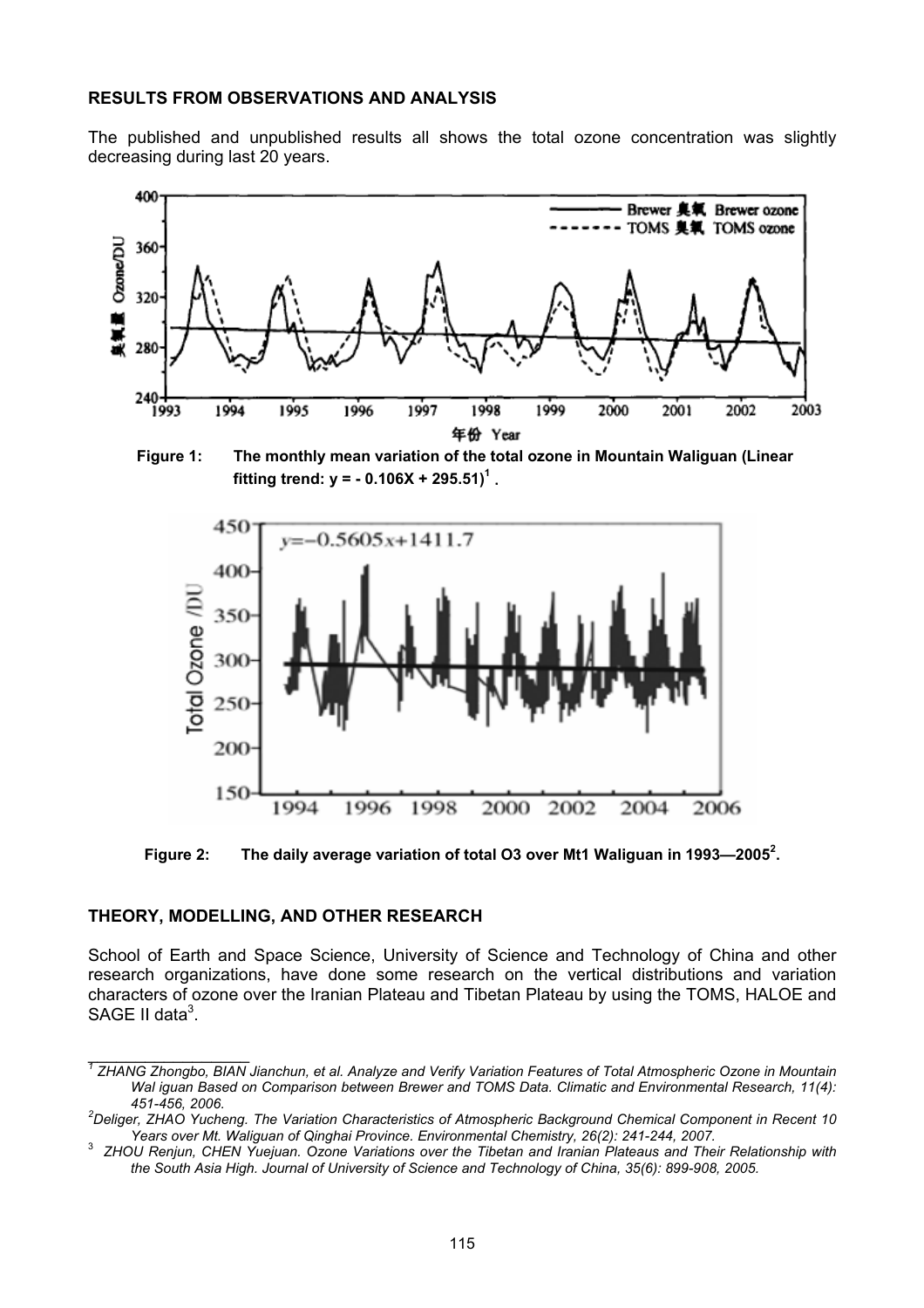

**Figure 3: Profile of ozone number density from SAGE**α **data and ozone mixing ratio from HALOE data (in summer)<sup>4</sup> .**

Based on the observation data of CERN (Chinese Ecosystem Research Network) from 29 ecological stations of CAS in 2002, including UV radiation, global solar radiation, sunshine duration, relative humidity, temperature, etc., then on the basis of the 1km×1km grid Atlas of the Chinese Meteorological Factors, ZHU Qinglin use ArcGIS to accomplish the spatialization of monthly UV radiation in China.<sup>5</sup>



**Figure 4: Spatial distribution of UV in January (left) and July (right)<sup>6</sup> .** 

*\_\_\_\_\_\_\_\_\_* 

*<sup>4</sup> ZHOU Renjun, CHEN Yuejuan. Ozone Variations over the Tibetan and Iranian Plateaus and Their Relationship with the* 

South Asia High. Journal of University of Science and Technology of China, 35(6): 899-908, 2005.<br>77(1): 74 ZHU Qinglin, YU Guirui, et al. Spatialization Research on Ultraviolet Radiation in China. Resources Science, 27(1): *108-113, 2005. 6 ZHU Qinglin, YU Guirui, et al. Spatialization Research on Ultraviolet Radiation in China. Resources Science, 27(1): 108-*

*<sup>113, 2005.</sup>*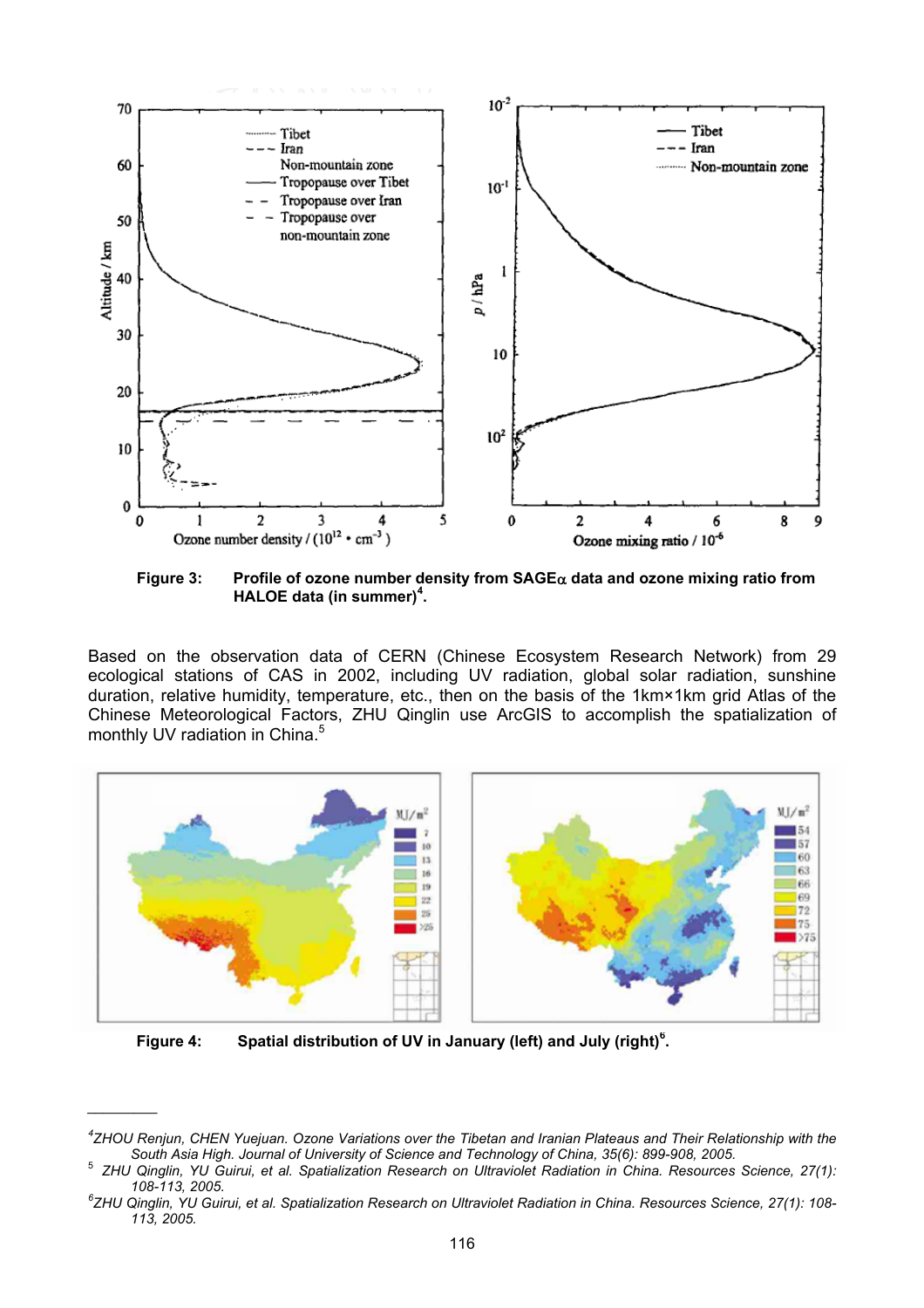## **DISSEMINATION OF RESULTS**

#### **Data reporting**

The data from the current ozone and UVB observation net in China are reported to WOUDC routinely.

#### **Information to the public**

- ¾ The National Meteorological Service has included UV-Index in the public weather forecasts and reports.
- ¾ Relevant information can be seen on the China Meteorological Data Sharing Service System, http://cdc.cma.gov.cn/.

### **Relevant scientific papers**

*Deliger, ZHAO Yucheng. The Variation Characteristics of Atmospheric Background Chemical Component in Recent 10 Years over Mt. Waliguan of Qinghai Province. Environmental Chemistry, 26(2): 241-244, 2007.* 

- *ZHANG Zhongbo, BIAN Jianchun, et al. Analyze and Verify Variation Features of Total Atmospheric Ozone in Mountain Wal iguan Based on Comparison between Brewer and TOMS Data. Climatic and Environmental Research, 11(4): 451-456, 2006.*
- *ZHOU Renjun, CHEN Yuejuan. Ozone Variations over the Tibetan and Iranian Plateaus and Their Relationship with the South Asia High. Journal of University of Science and Technology of China, 35(6): 899-908, 2005.*

| List of recent projects supported by the National Science Foundation of China (NSFC).<br>Table 1: |                                                      |                               |             |  |  |  |  |
|---------------------------------------------------------------------------------------------------|------------------------------------------------------|-------------------------------|-------------|--|--|--|--|
| No.                                                                                               | Project                                              | Institution                   | Period of   |  |  |  |  |
|                                                                                                   |                                                      |                               | the project |  |  |  |  |
| 49645006/D0507                                                                                    | Vertical structure of ozone over large scale         | Institute of Atmospheric      | $1996.1 -$  |  |  |  |  |
|                                                                                                   | topography                                           | Physics, CAS                  | 1996.12     |  |  |  |  |
| 49675254/D0503                                                                                    | Research on Multi-Wavelength Laser Detection of      | Institute of Atmospheric      | $1997.1 -$  |  |  |  |  |
|                                                                                                   | ozone and aerosol                                    | Physics, CAS                  | 2000.12     |  |  |  |  |
| 49765012/D0507                                                                                    | Analyses on the Meteorological Fields of ozone       | Xizang Meteorological         | $1998.1 -$  |  |  |  |  |
|                                                                                                   | anomaly over Tibetan Plateau                         | Bureau                        | 2001.12     |  |  |  |  |
| 49775275/D0510                                                                                    | Observation of ozone and aerosol over Tibetan        | Institute of Atmospheric      | $1998.1 -$  |  |  |  |  |
|                                                                                                   | Plateau                                              | Physics, CAS                  | 2000.12     |  |  |  |  |
| 49775258/D0503                                                                                    | Research on troposphere ozone based on laser radar   | Anhui Institute of Optics and | $1998.1 -$  |  |  |  |  |
|                                                                                                   | measurement                                          | Fine Mechanics, CAS           | 2000.12     |  |  |  |  |
| 49775276/D0512                                                                                    | Research on secular variation of ozone over large    | Institute of Atmospheric      | $1998.1 -$  |  |  |  |  |
|                                                                                                   | scale topography                                     | Physics, CAS                  | 2000.12     |  |  |  |  |
| 49865001/D0501                                                                                    | Research on climatologic and environmental effect of | <b>Yunnan University</b>      | $1999.1 -$  |  |  |  |  |
|                                                                                                   | stratospheric ozone in Yunnan, China                 |                               | 2001.12     |  |  |  |  |
| 49975026/D0510                                                                                    | Research on characteristics of ozone concentrations  | <b>Peking University</b>      | $2000.1 -$  |  |  |  |  |
|                                                                                                   | vertical distributions over several sites in China   |                               | 2002.12     |  |  |  |  |
| 40265001/D0501                                                                                    | Variation of ozone and UV-B Radiation and effect on  | <b>Yunnan University</b>      | $2003.1 -$  |  |  |  |  |
|                                                                                                   | the ecological environment over the low latitude     |                               | 2005.12     |  |  |  |  |
|                                                                                                   | plateau area                                         |                               |             |  |  |  |  |
| 40375005/D0503                                                                                    | Total ozone amount and aerosol optical properties    | Chinese Academy of            | $2004.1 -$  |  |  |  |  |
|                                                                                                   | based on the Brewer spectrometer                     | Meteorological Sciences       | 2006.12     |  |  |  |  |
| 40475014/D0503                                                                                    | Research on the characteristics and variation of     | Institute of Atmospheric      | $2005.1 -$  |  |  |  |  |
|                                                                                                   | ozone vertical distribution in the atmosphere over   | Physics, CAS                  | 2007.12     |  |  |  |  |
|                                                                                                   | Beijing                                              |                               |             |  |  |  |  |
| 40775024/D0503                                                                                    | Quantitative Evaluation on accuracy of retrieval     | <b>National Satellite</b>     | $2008.1 -$  |  |  |  |  |
|                                                                                                   | method for ozone vertical profiles based on the      | <b>Meteorological Center</b>  | 2010.12     |  |  |  |  |
|                                                                                                   | satellite measurement                                |                               |             |  |  |  |  |

# **PROJECTS AND COLLABORATION**

*ZHU Qinglin, YU Guirui, et al. Spatialization Research on Ultraviolet Radiation in China. Resources Science, 27(1): 108-113, 2005.*